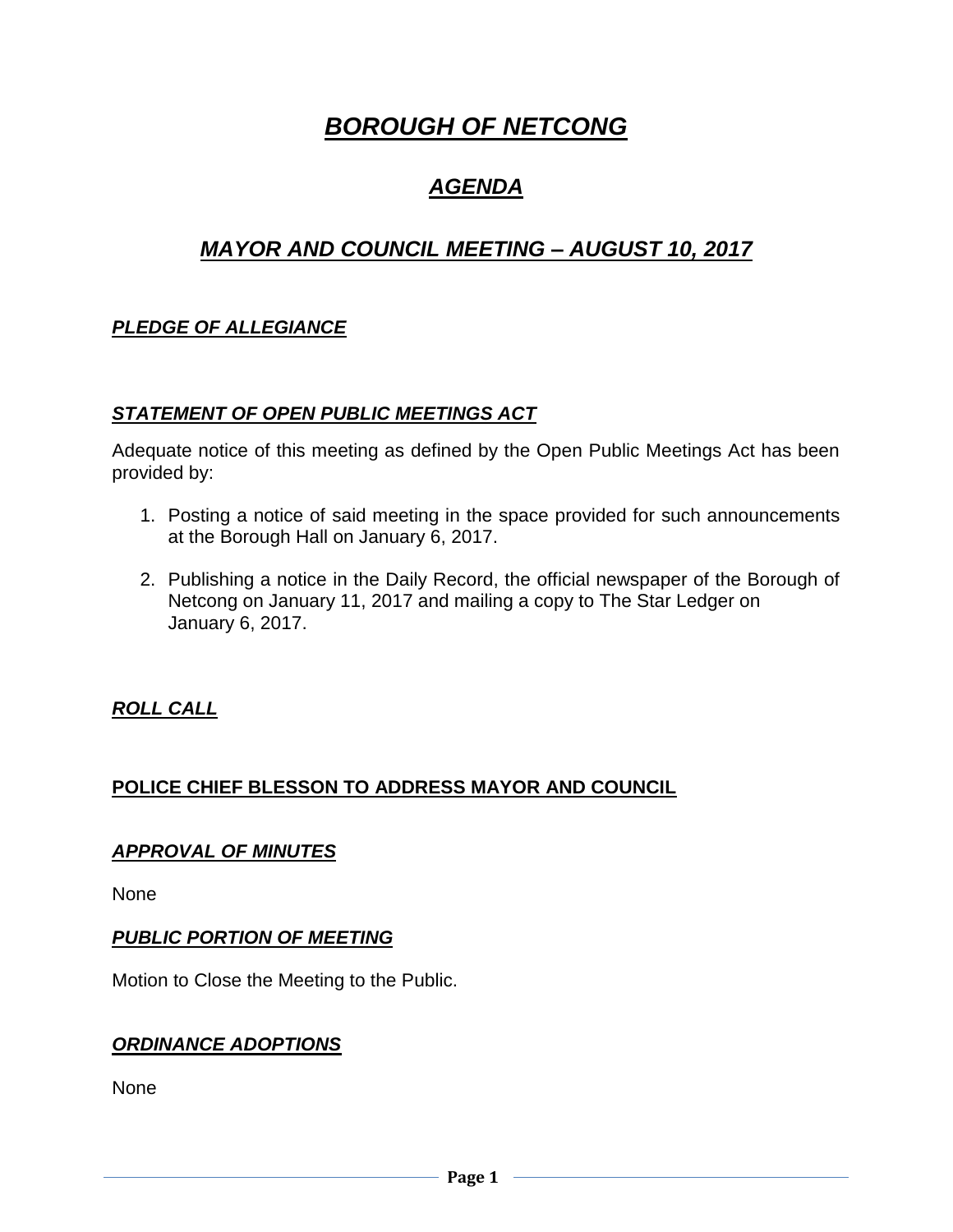### *CORRESPONDENCE*

None

## *BOROUGH ADMINISTRATOR REPORT*

#### *COMMITTEE REPORTS*

| Finance & Insurance:                                            | E. Still     | J. Sylvester |
|-----------------------------------------------------------------|--------------|--------------|
| Economic Development:                                           | R. Hathaway  | E. Still     |
| <b>Public Safety:</b><br>(Police, Fire, Rescue)                 | J. Sylvester | E. Koster    |
| Dept. of Public<br>Works & Utilities:                           | E. Koster    | R. Hathaway  |
| Recreation:                                                     | P. Butler    | T. Laureys   |
| <b>Public Services:</b><br>(Human Services<br>Recycling & Solid | T. Laureys   | P. Butler    |

#### *OLD BUSINESS*

Waste Disposal

None

#### *NEW BUSINESS*

None

## *PRIVILEGE OF THE FLOOR TO THE COUNCIL*

## *MAYOR'S COMMENTS*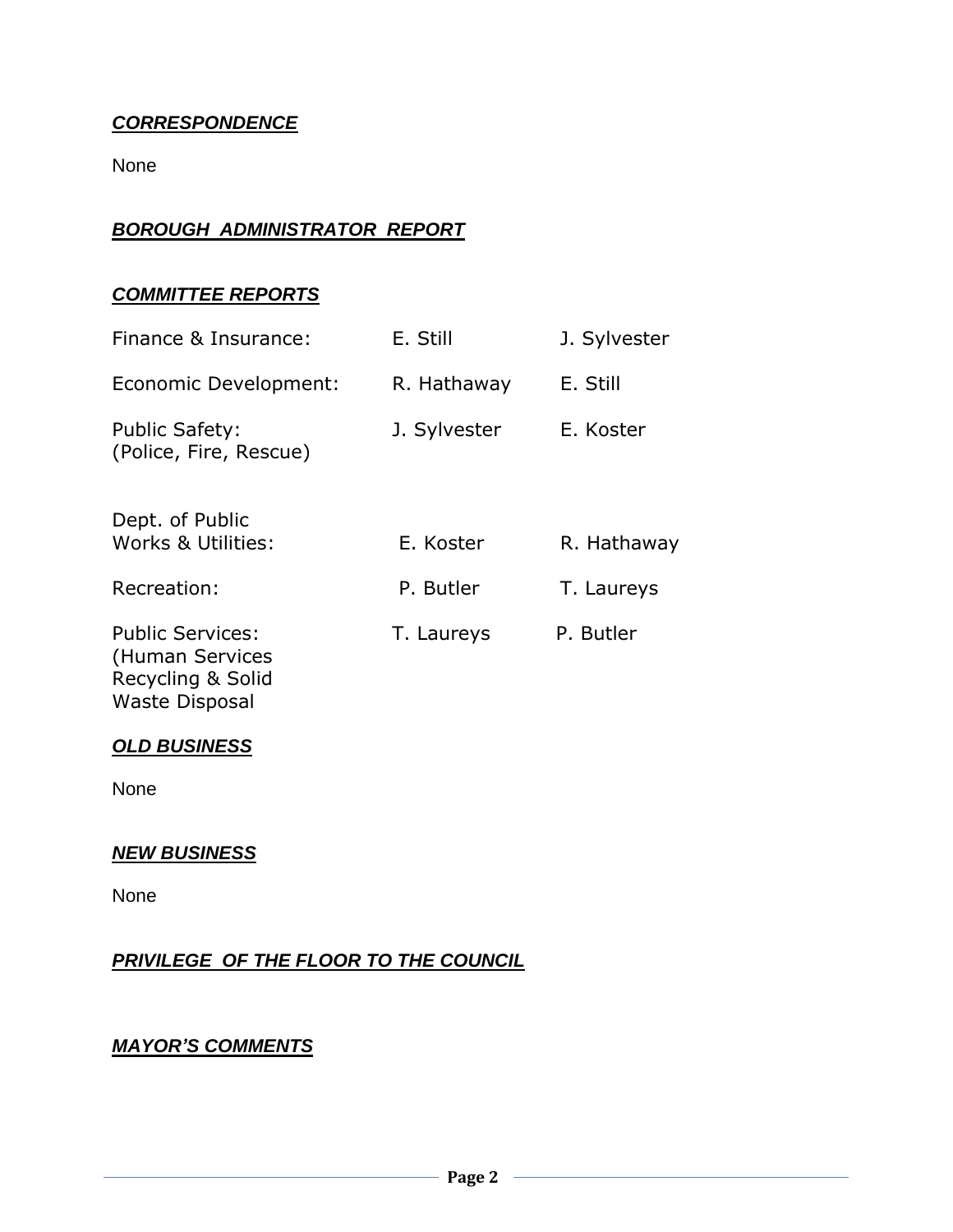#### *RESOLUTIONS*

**1. Resolution 2017- 90** – Authorizing the Award of a Contract to Salmon Brothers, Inc for Assistance with Snow Plowing and Sanding Services

**2. Resolution 2017- 91** - Capital Budget Amendment

**3. Resolution 2017- 92** - To Appoint Joy Sylvester as Recreation Commission Member

**4. Resolution 2017- 93** – Establishing a Public Space Improvement Advisory Committee as an Ad Hoc Committee of the Borough of Netcong

#### *ORDINANCE INTRODUCTIONS*

**1. Bond Ordinance 2017-8 -** BOND ORDINANCE TO AUTHORIZE THE ACQUISITION OF A NEW QUINT FIRE ENGINE, INCLUDING ORIGINAL APPARATUS AND EQUIPMENT, IN, BY AND FOR THE BOROUGH OF NETCONG, IN THE COUNTY OF MORRIS, STATE OF NEW JERSEY, TO APPROPRIATE THE SUM OF \$1,000,000 TO PAY THE COST THEREOF, TO MAKE A DOWN PAYMENT, TO AUTHORIZE THE ISSUANCE OF BONDS TO FINANCE SUCH APPROPRIATION AND TO PROVIDE FOR THE ISSUANCE OF BOND ANTICIPATION NOTES IN ANTICIPATION OF THE ISSUANCE OF SUCH BONDS.

Motion to Introduce Ordinance #2017-8 and Read by Title Only.

Motion to Pass Ordinance #2017-8 on First Reading.

#### *REPORTS*

Motion to Incorporate All Reports into the Minutes

#### *BILLS*

Motion to Pay All Bills When Funds are Available